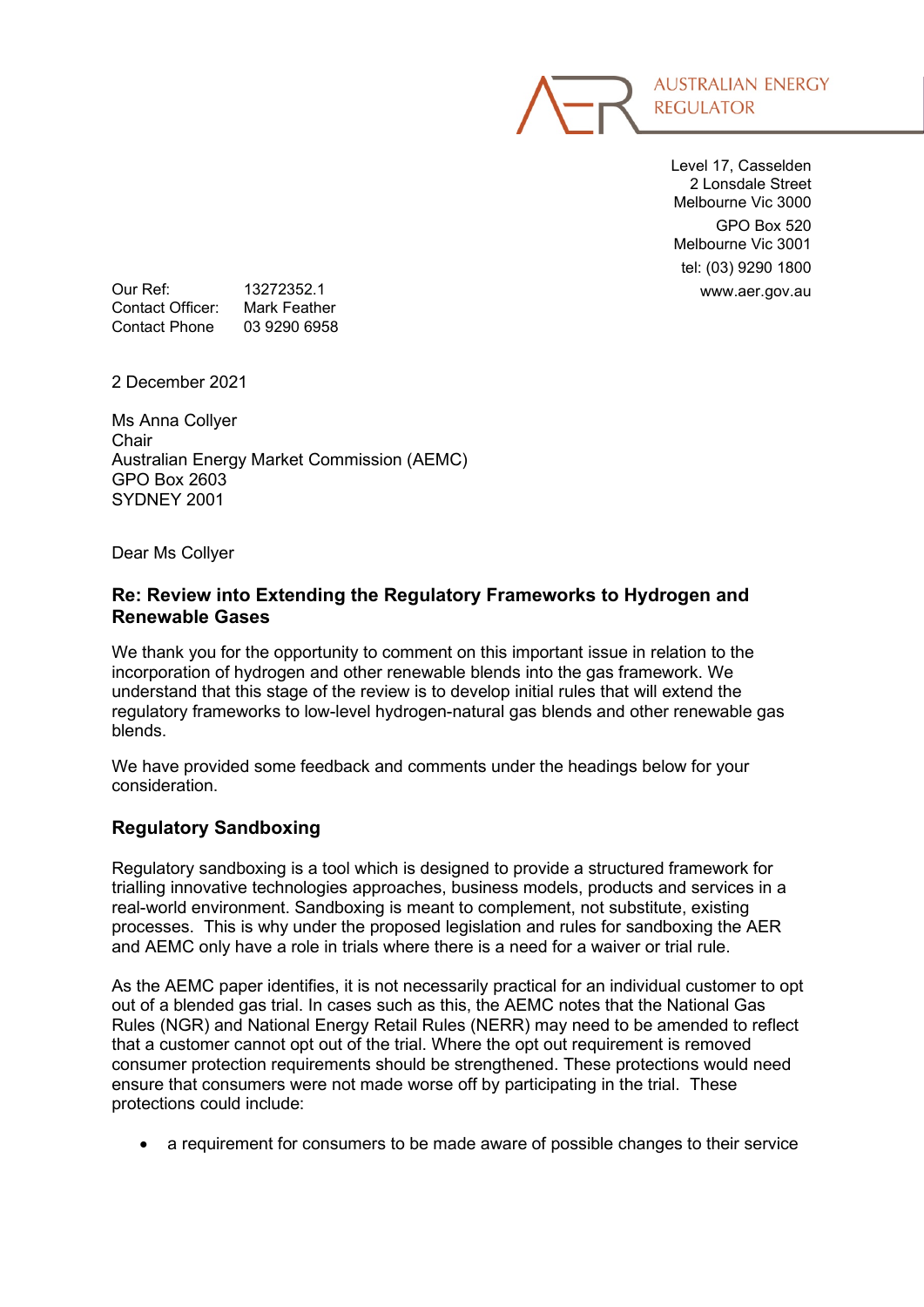- an assurance of no price increases during the trial compared with being served by natural gas<sup>1</sup>; and
- protections to mitigate any loss associated with the impact of the trial on customers (i.e. impact on/damage to appliances).

These are particularly important because, as flagged by the AEMC, a retailer may wish to increase the prices it charges to customers receiving a natural gas equivalent because this has a higher cost than natural gas.

Prior to a sandboxing trial waiver application being lodged with the AER, we would expect that sufficient community consultation has been undertaken, there is broad support of the trial and that a consumer will not be made worse off before prior to a trial occurring. The AER agrees with the AEMC paper that this consultation could be supplemented with a requirement that approval (for example, in relation to safety requirements) from the relevant jurisdictional technical regulator is a pre-condition to the lodgement of a trial waiver.

### **Regulatory complexities associated with billing**

We note the proposal flags potential consequential changes to the national consumer protection framework that relates to energy bills, including:

- a new requirement for retailers to notify existing customers prior to the transition from the supply of natural gas to a natural gas equivalent (*or on the first bill after the transition*) that:
	- $\circ$  the customer is now being supplied with the natural gas equivalent
	- $\circ$  the changes the customer may see in relation to the quantity of gas metered at their premises following the transition (and the reason for that change).
- a new requirement for retailers who receive requests for historical billing data from a customer, to state in the billing information provided if there was a transition from natural gas to a natural gas equivalent during the billing history period for which information is requested, and the date at which the transition occurred.
- if the natural gas equivalent to be supplied has a different heating value from natural gas, a requirement for retailers to issue a bill based on an actual meter read for customers with accumulation (non-interval meters) before supply is transitioned to a natural gas equivalent.

We note that the AER is currently developing the first enforceable Better Bills Guideline under the National Energy Retail Rules, which aims to simplify bills and make them easier for consumers to understand. We are currently developing the Guideline under a new *Bill contents and billing requirements rule* made by the AEMC in March 2021. We are being guided by significant consumer and behavioural insights research which confirms the consumer and market benefit from clear, simple energy bills (more information is available on our website [here\)](https://www.aer.gov.au/retail-markets/guidelines-reviews/better-bills-guideline).

In addition to simplifying energy bills, we are also prioritising simplifying the retail market regulatory framework to encourage effective competition and reduce cost to serve: *[AER](https://www.aer.gov.au/system/files/AER-Strategic-Plan_2020-2025.pdf)  [Strategic Plan 2020-2025](https://www.aer.gov.au/system/files/AER-Strategic-Plan_2020-2025.pdf)*. We note there are likely to be significant benefits for consumers and the market when the regulatory framework is less complex, including the potential for further improving energy affordability for consumers.

<span id="page-1-0"></span> $1$  Note, participation in a trial is different from future options where customers may opt in to pay a higher price for "green gas" as has occurred in electricity.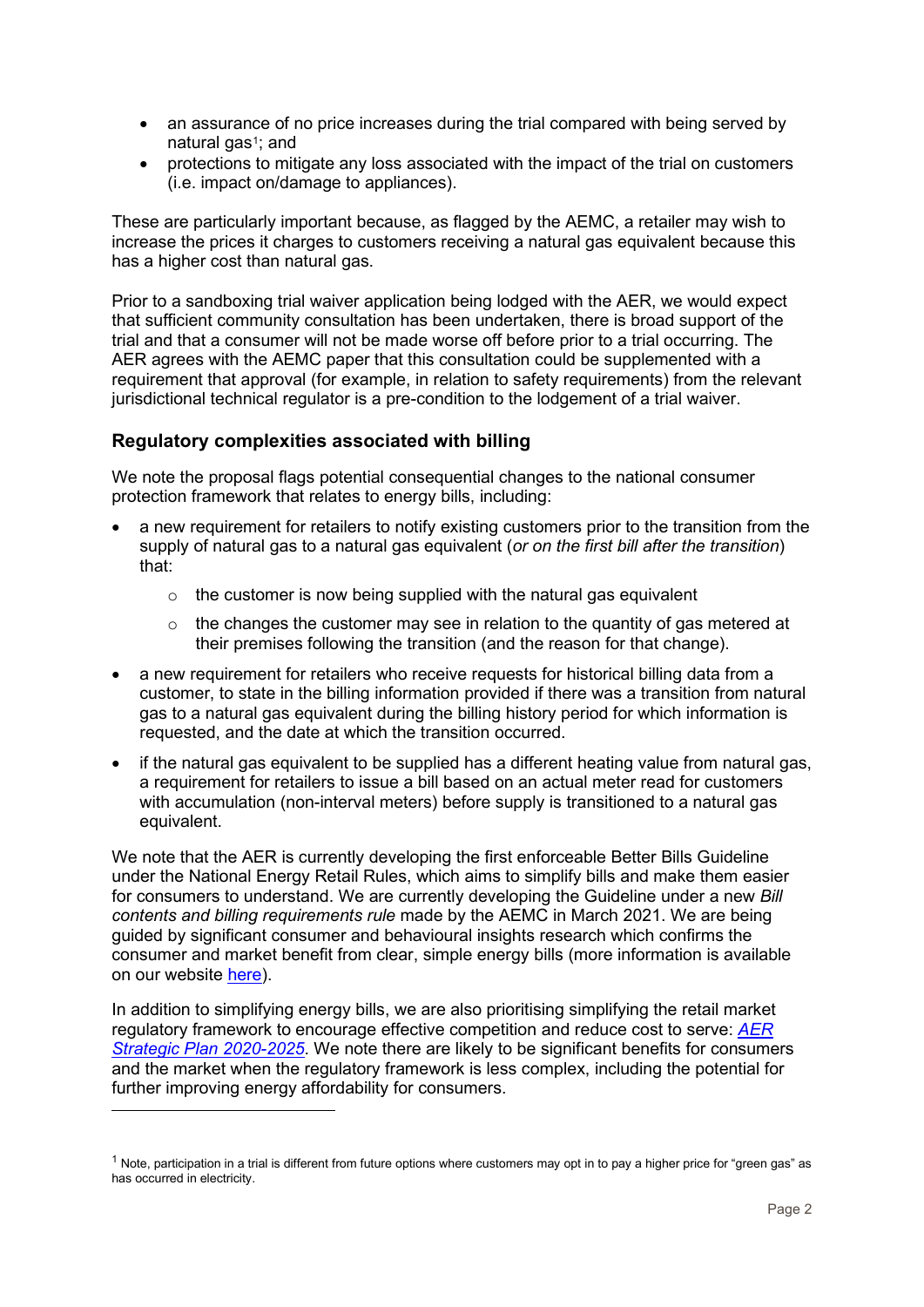We are conscious that adding requirements to energy bills is likely to make energy bills and the market more complex and harder for consumers to use, understand and engage with. It also limits the ability to achieve the goals of the recent billing rule change and makes the regulatory framework for billing more complex. There are also possibilities to provide consumers with important information other than as part of the bill. We encourage consideration of options that are consistent with the recent billing rule, informed by consumer research and which contribute to simplification of energy bills and the regulatory framework. We also encourage the AEMC to consider a principles-based (rather than prescriptive) approach to achieving the consumer and market outcomes.

# **Retail Law and customer impacts**

It is suggested in the AEMC Review that one of the likely outcomes from the transition to the supply of natural gas equivalents/blends will be higher prices for customers. The key principle this raises is one of customer transparency as if the distributor is using blended fuels, customers will not be able to opt out of being supplied with blended gas and the resultant higher prices. Although all retailers serviced by the distributor will be offering the same blended product, there is still retail contestability and customers will still be able to switch retailers.

Under the NECF, customers are required to be notified in advance of billing changes if there is a change in tariff.

- A retailer may only vary standing offer prices in a 6 month period and must publish variations in a newspaper and on its website at least 10 business days before the new prices apply: Section 23 of the NERL
- A retailer must give notice to the customer of any variation to the tariffs and charges that affects the customer under a market retail contract at least five business days before the variation applies: Rule 46 of the NERR

Although the transition to the supply of blended gas proposed by the AEMC of itself will not result in a change the tariff faced by the customer, it may lead to a change (and higher) price.

We consider that the policy objective of transparency should extend to informing customers as early as possible on the implications of the gas transition which may include prices, and not be triggered by a change in the tariff. In advising customers of these changes, it would be helpful to note that there is still retail contestability and by including a reference/ link to the **[Energy Made Easy website](https://www.energymadeeasy.gov.au/)** in any communication. This would encourage customers to investigate whether the tariff structure of their existing gas retailer best meets their needs and reduces the risk of customer harm should the transition result in higher prices.

# **Gas Regulation**

As you are aware, full regulation gas pipelines are subject to revenue and price approval by the AER. Among other things, the AER considers whether new capital expenditure (capex) and operating expenditure (opex) proposed by a pipeline owner meets the expenditure criteria set in the NGR. Under the expenditure criteria, the AER is required to consider renewable gas-related expenditures based on economic efficiency in the long-term interests of consumers with respect to price, quality, safety, reliability and security of supply of gas services.

Where the proposed capex and opex satisfies these criteria, their cost is included in the allowed revenue and prices for access to the pipeline. Consequently, new expenditure